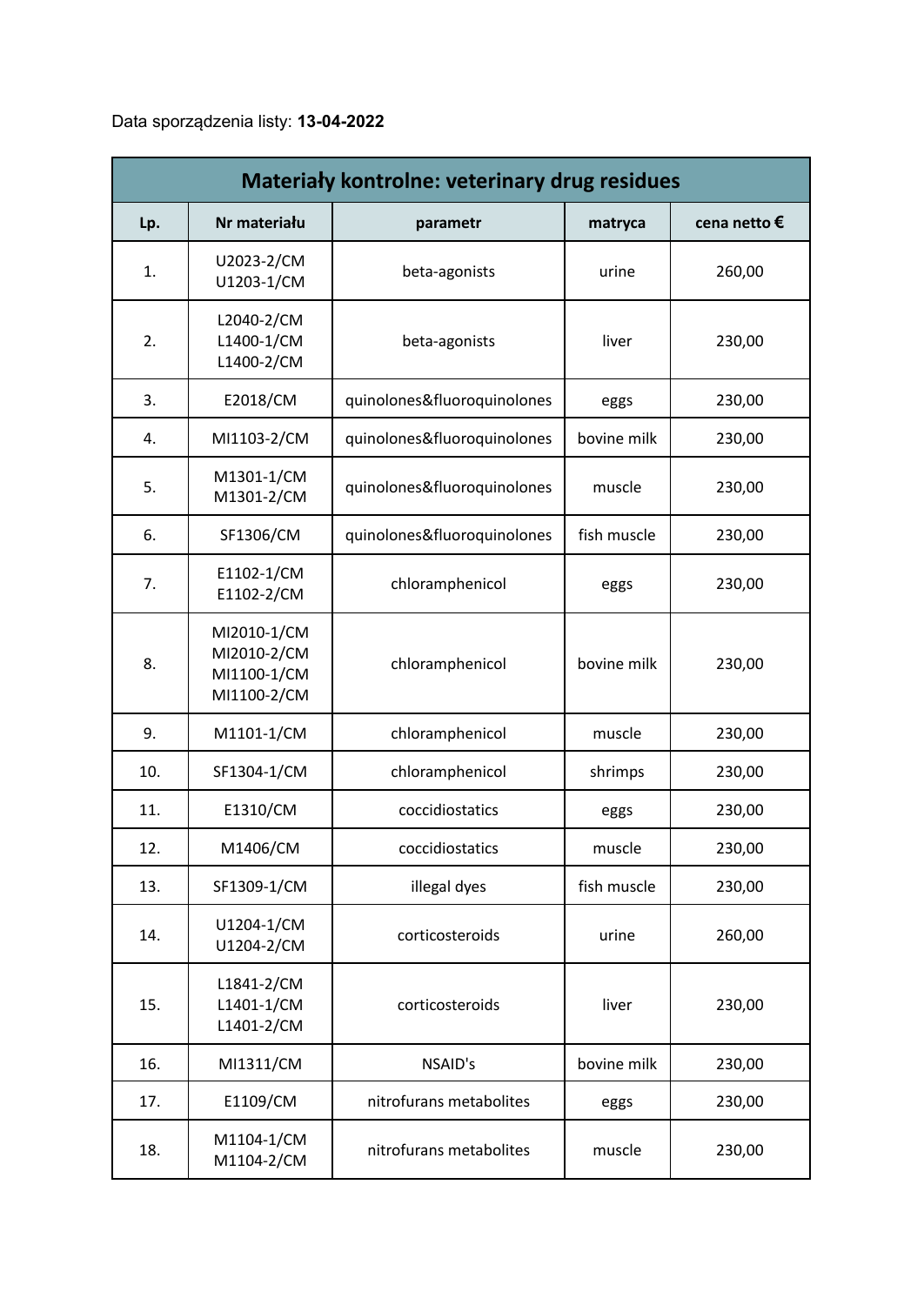| 19.                                    | SF1305-1/CM                                                        | nitrofurans metabolites       | fish muscle | 230,00 |
|----------------------------------------|--------------------------------------------------------------------|-------------------------------|-------------|--------|
| 20.                                    | SF1305-2/CM                                                        | nitrofurans metabolites       | shrimps     | 230,00 |
| 21.                                    | U1821-2/CM<br>U1921-1/CM<br>U2021-2/CM<br>U1201-1/CM<br>U1201-2/CM | <b>RAL</b>                    | urine       | 260,00 |
| 22.                                    | U1820-1/CM<br>U1920-2/CM<br>U2020-1/CM<br>U1200-1/CM<br>U1200-2/CM | synthetic steroids            | urine       | 260,00 |
| 23.                                    | U1822-2/CM<br>U1922-1/CM<br>U2022-2/CM<br>U1202-1/CM<br>U1202-2/CM | stilbenes                     | urine       | 260,00 |
| 24.                                    | M1407/CM                                                           | stilbenes                     | muscle      | 230,00 |
| 25.                                    | E1105-1/CM<br>E1105-2/CM                                           | sulphonamides                 | eggs        | 230,00 |
| 26.                                    | L1405/CM                                                           | sulphonamides                 | liver       | 230,00 |
| 27.                                    | MI2026-1/CM<br>MI2026-2/CM<br>MI1206-1/CM<br>MI1206-2/CM           | sulphonamides                 | bovine milk | 230,00 |
| 28.                                    | M1303-1/CM<br>M1303-2/CM                                           | sulphonamides                 | muscle      | 230,00 |
| 29.                                    | SF1308/CM                                                          | sulphonamides                 | fish muscle | 230,00 |
| 30.                                    | E1107/CM                                                           | tetracyclines                 | eggs        | 230,00 |
| 31.                                    | MI1103-1/CM                                                        | tetracyclines                 | bovine milk | 230,00 |
| 32.                                    | M1302-1/CM<br>M1302-2/CM                                           | tetracyclines                 | muscle      | 230,00 |
| 33.                                    | SF1307/CM                                                          | tetracyclines                 | fish muscle | 230,00 |
| <b>Materiały kontrolne: mycotoxins</b> |                                                                    |                               |             |        |
| 34.                                    | N1502/CM                                                           | aflatoxins B&G                | pistachio   | 90,00  |
| 35.                                    | SP1603/CM                                                          | aflatoxins B&G and ochratoxin | paprika     | 90,00  |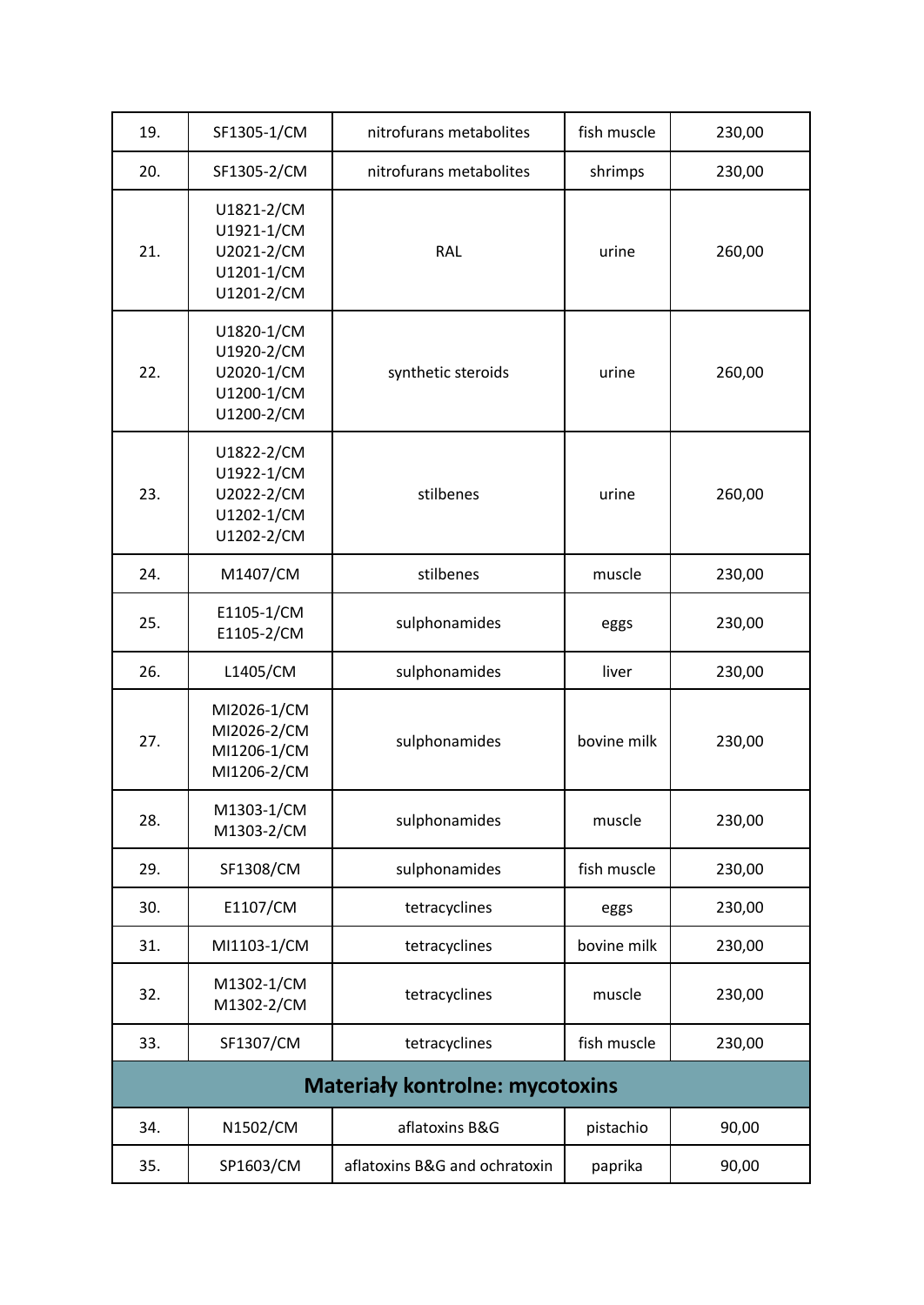|                                                                                      |                                | A                                               |                     |        |  |
|--------------------------------------------------------------------------------------|--------------------------------|-------------------------------------------------|---------------------|--------|--|
| 36.                                                                                  | MI1600-1/CM<br>MI1600-2/CM     | aflatoxin M1                                    | bovine milk         | 90,00  |  |
| 37.                                                                                  | MA2051/CM<br>MA1501/CM         | deoxynivalenol (DON) and<br>zearalenone         | maize               | 90,00  |  |
| 38.                                                                                  | <b>WH1602/CM</b>               | deoxynivalenol (DON) and<br><b>T2&amp;HT2</b>   | durum<br>wheat      | 90,00  |  |
| 39.                                                                                  | GC+C2053-2/CM<br>GC+C1503-2/CM | ochratoxin A                                    | cocoa               | 90,00  |  |
| 40.                                                                                  | GC+C2053-1/CM<br>GC+C1503-1/CM | ochratoxin A                                    | green coffee        | 90,00  |  |
| 41.                                                                                  | DF1605/CM                      | ochratoxin A                                    | dried vine<br>fruit | 90,00  |  |
| 42.                                                                                  | W1505/CM                       | ochratoxin A                                    | wine                | 90,00  |  |
| 43.                                                                                  | <b>VF1504/CM</b>               | patulin                                         | apple juice         | 90,00  |  |
| Materiały kontrolne: histamine, biogenic amines and total volatile<br>basic nitrogen |                                |                                                 |                     |        |  |
| 44.                                                                                  | T1300-1/CM                     | histamine                                       | tuna muscle         | 190,00 |  |
| 45.                                                                                  | T1300-2/CM                     | histamine & biogenic amines &<br><b>TBVN</b>    | tuna muscle         | 190,00 |  |
| <b>Materiały kontrolne: acrylamide</b>                                               |                                |                                                 |                     |        |  |
| 46.                                                                                  | B1507/CM                       | acrylamide                                      | bread               | 90,00  |  |
| 47.                                                                                  | CH1508/CM                      | acrylamide                                      | potato chips        | 90,00  |  |
| <b>Materiały kontrolne: pesticide residues</b>                                       |                                |                                                 |                     |        |  |
| 48.                                                                                  | E1702/CM                       | pesticides residues (fipronil)                  | eggs                | 90,00  |  |
| 49.                                                                                  | E1702blank/CM                  | blank for pesticides (matrix<br>before spiking) | eggs                | 35,00  |  |
| 50.                                                                                  | SF1701/CM                      | pesticide residues                              | fish muscle         | 90,00  |  |
| 51.                                                                                  | SF1701blank/CM                 | blank for pesticides (matrix<br>before spiking) | fish muscle         | 35,00  |  |
| 52.                                                                                  | <b>VF1700/CM</b>               | pesticide residues                              | lettuce             | 90,00  |  |
| 53.                                                                                  | VF1700blank/CM                 | blank for pesticides (matrix                    | lettuce             | 35,00  |  |